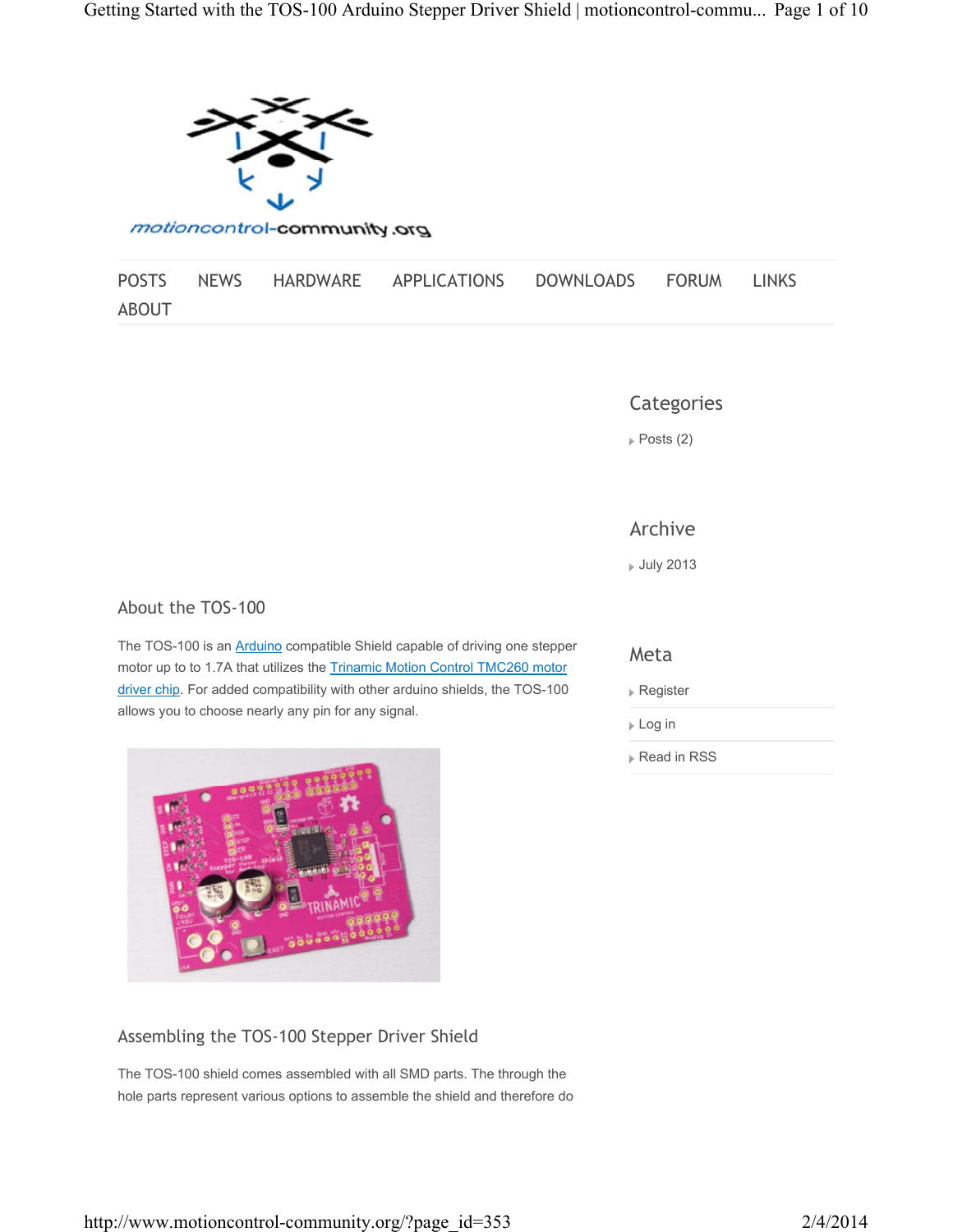not come pre-soldered. To get the shield up and running you have to decide how you would like to assemble the shield and solder the appropriate parts:

The stacked headers for Arduino can be replaced by normal headers if you are sure that this is the topmost shield in your stack. In most cases you want to solder the normal stacked headers for flexibility.

The pin connections between the TMC260 driver control pins can be either soldered with wires or with headers for flexibility.

The DC connector can be used to provide external power for your motor (recommended – or use the Input power of the Arduino (not recommended, but the far simpler setup).

The motor connector can either be soldered as screw terminals for a flexible connection or with Molex KK headers (e.g. Molex 22-05-7048) for easier motor connection. Or with anything else that you can fit into the 2,54mm or 3,0 mm connections. Be aware that the connectors or cable should withstand the maximum motor current (1.7A as absolute maximum).

Connecting the TMC260 pins with your Arduino



All control pins of the TMC260, which are not defined by the Arduino standard (e.g. the SPI connection) is not connected on the TOS-100 shield to give your a greater flexibility to suit the shield to your application. The configurable pins are located on the left side of the shield. To connect any pin of the TMC260 you can use the holes next to the Arduino headers. In the above picture the TMC260 pins are soldered with sockets and cables are used for an on-the-flywiring. The option to use headers may be the best way if you want to use the shield as an experimental shield in various configurations. If you want to use the shield permanently in one of your project it may be easiest to connect the pins with wires soldered in.

The TMC260 is configured via SPI. The MISO and MOSI pins for SPI are already connected. You need to connect the CS pin to a pin on the Arduino. You can choose any digital output pin you like. Check first for compatibility with other shields you want to use.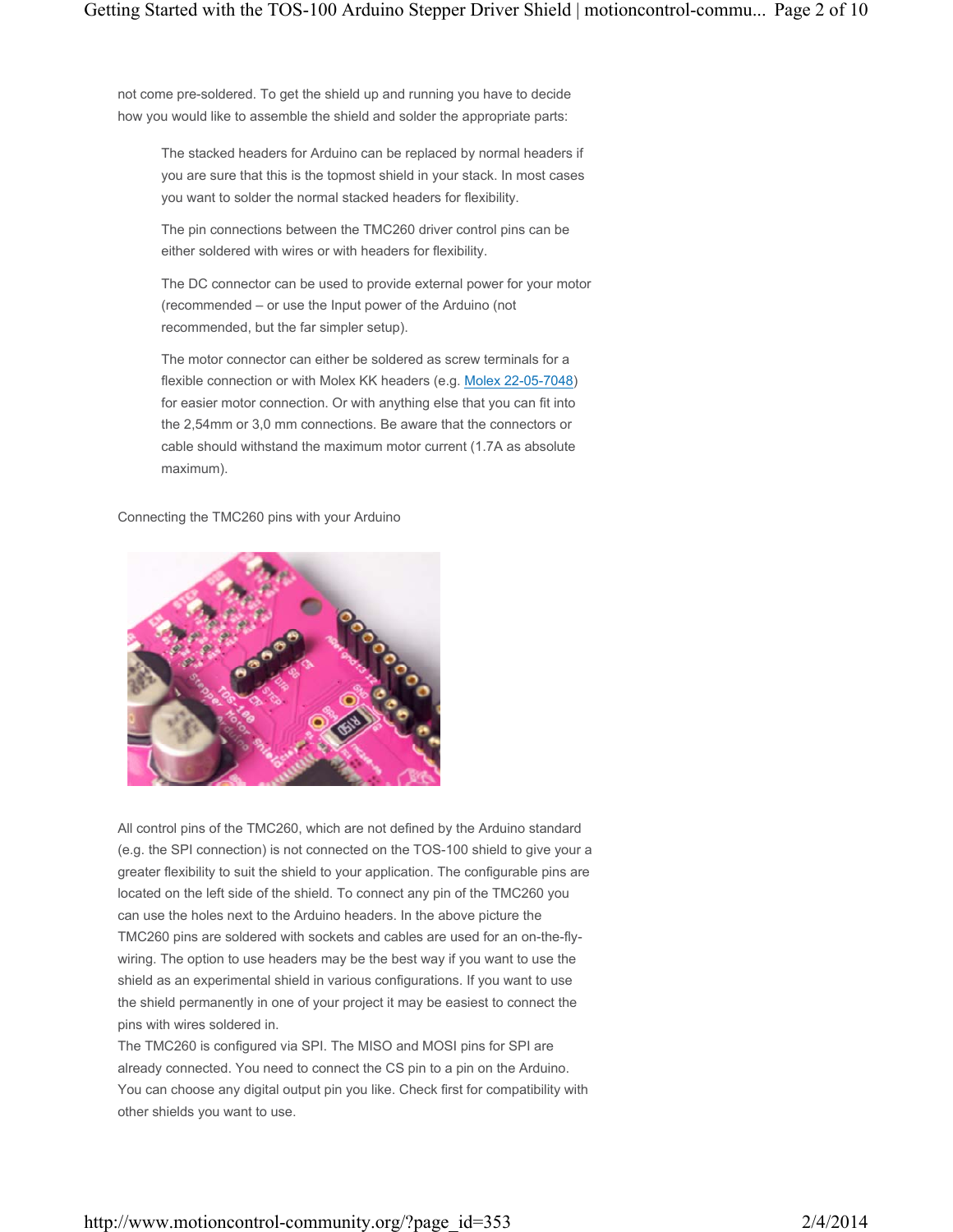The example programs assume that you connect the CS pin to the Arduino digital output pin 2.

The easiest way to drive the stepper motor is to use the step and direction pins. In order to use those pins you need to connect those pins to Arduino digital output pins. The TMC260 stepper motor driver can be used solely over SPI (but this is not yet supported by the provided library).

The example programs assume that the step pin is connected to Arduino digital output 7 and the direction pin is connected to Arduino digital output pin 6. If you want you can also connect the EN enable pin with an Arduino digital output pin. This is not strictly necessary. The default configuration ensures that the TMC260 stepper driver is permanently enabled and you can disable it in software.

The example programs expect the enable pin to be connected to digital output pin 8 on Arduino, but this connection is optional.



(Illustration by bildr.org)

You can also the connect the Stall Guard output pin to an digital input pin on Arduino to react faster on motor stall situations. But you can also access the stall guard value via software. So this connection is optional, but provides a faster reaction on stall situations.

You may have noticed that there are not connections for the digital pins 0 and 1 of the Arduino. Those pins are used as RX/TX for the serial connection – most probably you will need that in your project. They were not made available in order to prevent errors.

Providing power to your TOS-100 Arduino Stepper Driver Shield.

The TOS-100 Arduino Stepper Driver Shield supports two power options:

- 1. You can power it from an external source with 9 to 40V
- 2. You can use the Arduino input voltage which should be 9-12V

Copyright © 2014 All rights reserved. Designed by W Natty WP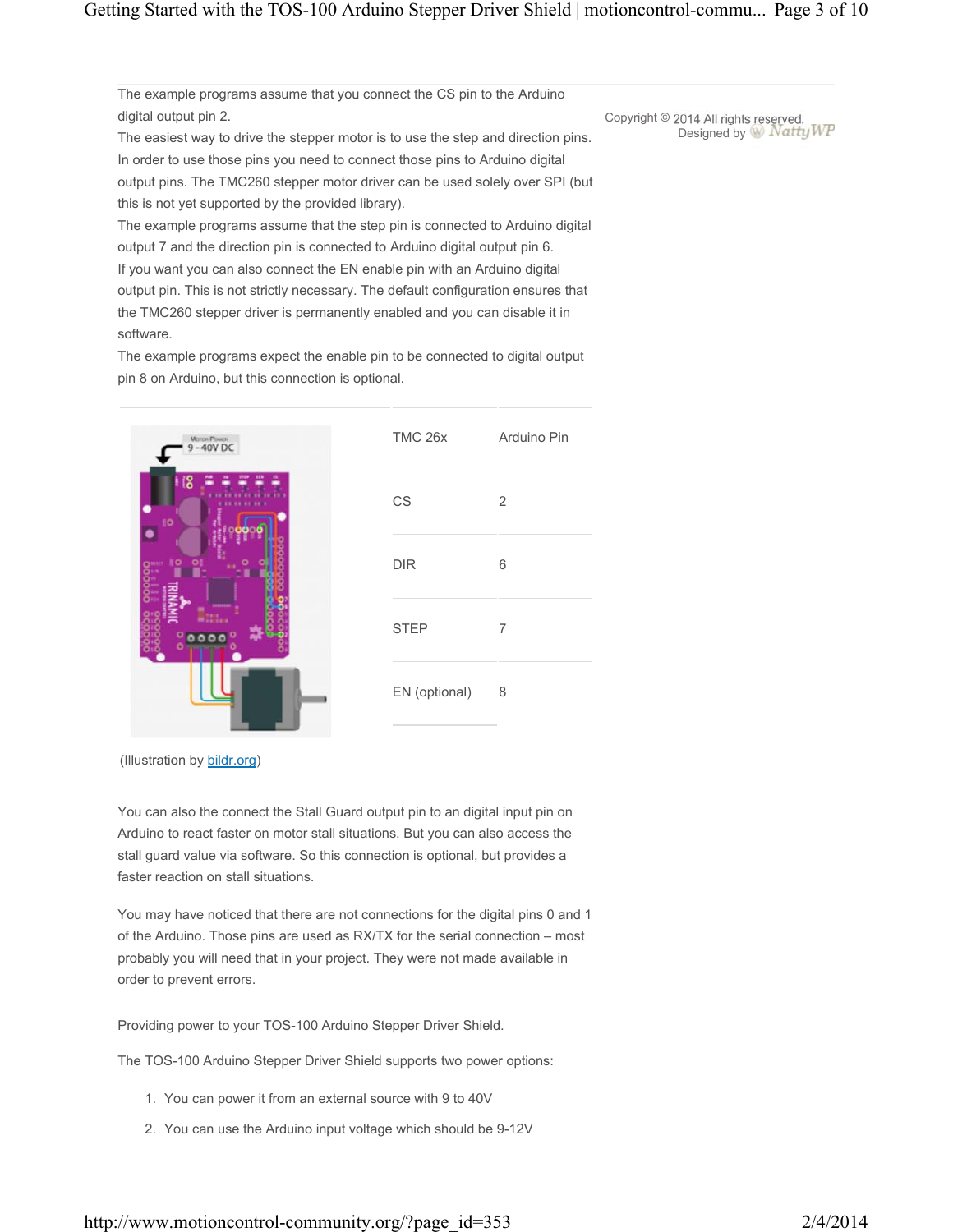It is recommended to use the external DC connector to provide 12-24V externally (or more or less, depending on your motor specifications, the maxmum rating of the TMC262 is 40V). As a rule of thumb for selecting the correct input voltage you can use this formula:

#### *Rcoil \* Icoil << Motor Voltage < 25\*Rcoil\*Icoil*

Rcoil and Icoil are the coil resistance and current as given in the datasheet of your motor. The motor voltage must be considerable higher than the the multiplication of these two values. For most Stepper motors something between 12V and 24V is a good value. The TMC262 ensure that your motor only sees the current you specify in software regardless of the voltage supplied.

If you want an extremely easy setup you can add a blob of solder to the solder jumper SJ1, located between the Arduino power and analogue input headers:



This connects the supply power of the TOS-100 to the input voltage of the Arduino. By that you have to power your Arduino externally from 9-12V. The TMC260 chip requires a minimum input voltage of at least 9V and the Arduino regulators have a maximum input voltage of 12V. You can see from those numbers and the recommendations above that this is normally not the optimum power condition for normal stepper motors. Additionally the linear regulator on the Arduino can get considerable hot. So this setup is not recommended, but can make your project significantly easier if 9-12V is enough for the motors you are using. You can solder in the DC barrel connector on the TOS-100 shield and use that to power your motor and your Arduino or use the DC Barrel connector on the Arduino to power your system. Be careful though: The PCB traces on the TOS-100 shield are quite robust to carry a good amount of current and considerable bigger than the VIN connection on the Arduino. So if your motor takes a good amount of power you are advised to use the DC barrel connector on the TOS-100 shield, for small stepper motors the VIN Pin of the Arduino may be sufficient.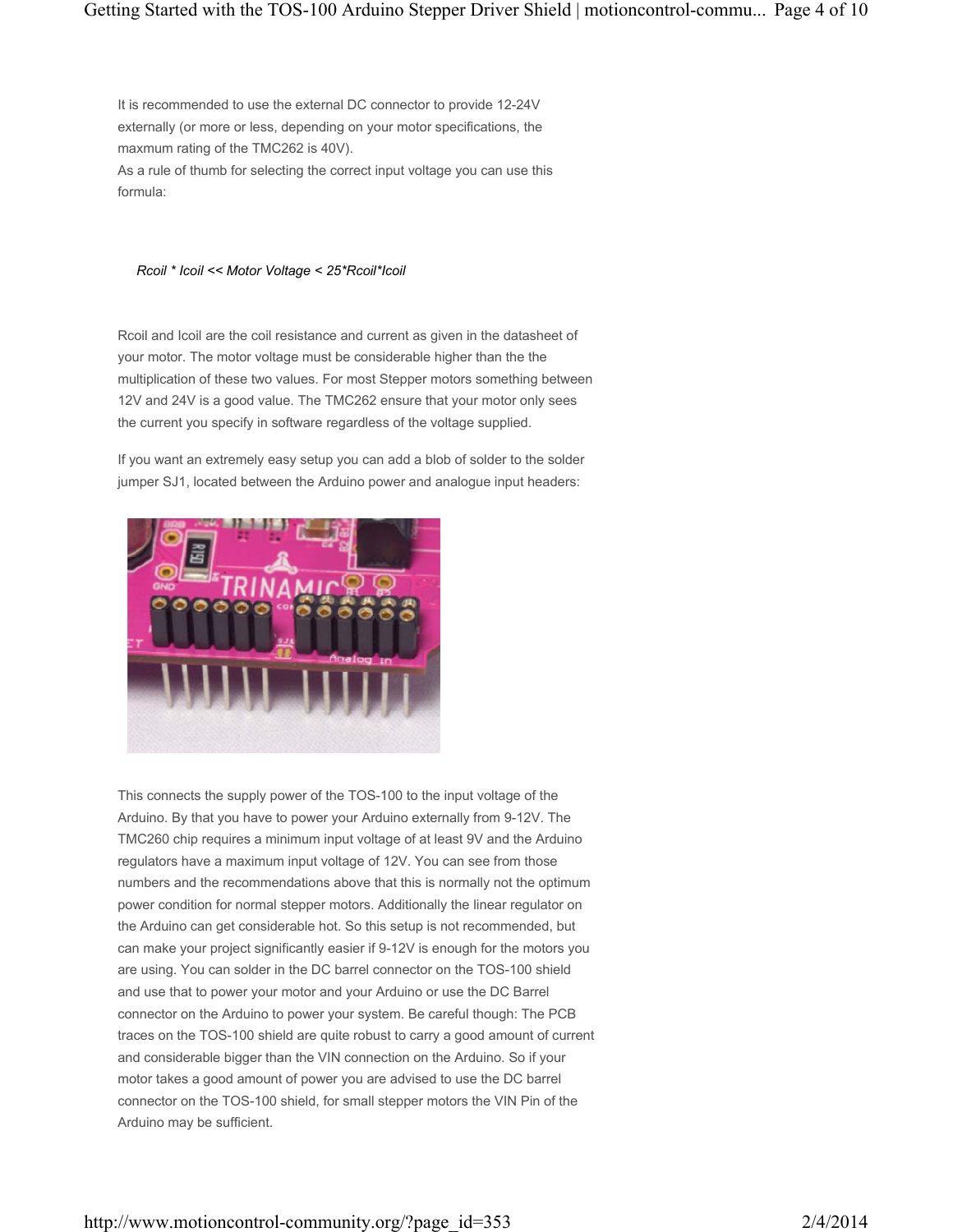If you want to stack the TOS-100 shields you can provide power from one shield to another without adding a DC barrel connector to each shield. Next to the DC barrel connector there are two small holes for e.g. stackable headers to connect the motor voltage from one shield to the other



# Connecting your motor to the TOS-100 Arduino Stepper Shield

The TOS-100 stepper shield provides two general options to connect your stepper motor:

With provided screw terminals, 3mm pin spacing

With Molex KK or any other header, 2,54mm (0,1") pin spacing



For an experimental setup it is recommended to use the provided screw terminals. But you can use anything that fits into the holes as long as it withstands the current for your motor (better be on the safe side and use a connector rated for at least 2A)

You connect one phases of your motor to the ports A1 and A2 and the other phase to the ports B1 and B2.

If you are unsure which wire from your motor belongs to which phase there is an extremely easy way to test it: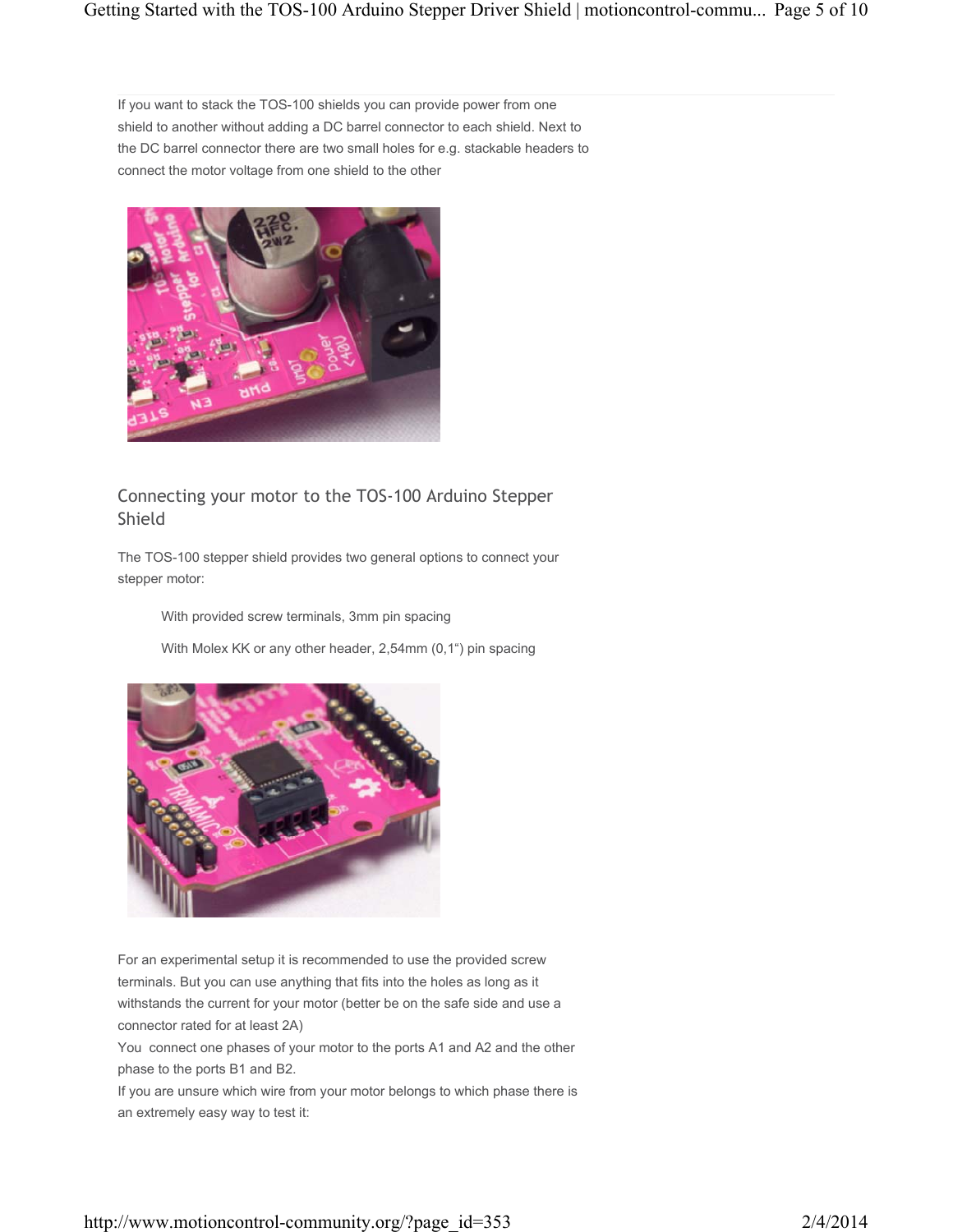If you can turn the motor by hand (i.e. it is not already built into a big machinery where you cannot reach the motor shaft) you should be able to turn your motor by hand. If you now connect two motor wires together two different things can happen:

You can still turn the motor with the same ease as without connecting the wires. This is a sign that you are connecting two wires of different phase.

When you turn the motor you can feel some dents. The motor provides a step like resistance against turning. This is a sign that you connected two wires of one phase -voila. The other two wires must belong to the other phase.

Alternatively you can of course measure the resistance between the wires. You should read two connections with a resistance pretty close to the specified coil resistance. All other connections should give you an unconnected reading (0L on most multimeters).

If you have found and connected the two motor phases of your stepper motor properly you are ready to go.

## **Do never ever disconnect the motor wires while the TOS-100 is powered. if you change anything in the motor wiring first disconnect the TOS-100 and Arduino power . Else you most probably damage the TOS-100, your Arduino or even your USB port in a worst case scenario.**

If you are driving an unipolar motor in a bipolar way you must not connect the middle tap of the motor and ensure that this wire cannot touch anything (e.g. by insulating it properly). You can recognise the middle tap of your unipolar motor since it has half the resistance than the other two wires of the motor phase.

# Installing the TOS-100 driver in Arduino

On Github you can download the TOS-100 Arduino Library. Don't be confused it is called TMC26X Arduino Library, since you can use it to drive any TMC260/TMC261/TMC260 chip. Unzip the library. You should get a folder called TMC26XStepper. copy that into the library directory in your Arduino folder. If you do not know how to locate it and how or why you should do it there is a good explanation on the Arduino web site. After you have installed the library you need to restart the Arduino IDE so that it can find the new driver.

## Testing your motor with the TOS-100 Stepper Driver Shield

The TMC26X driver comes with two example programs:

- 1. The ,TMC26XExample' sketch is very simple example how you can use the TMC26X Library in your Arduino project.
- 2. The ,TMC26XMotorTester' sketch is sophisticated test and analysis program for your stepper motor and probably the best way to begin.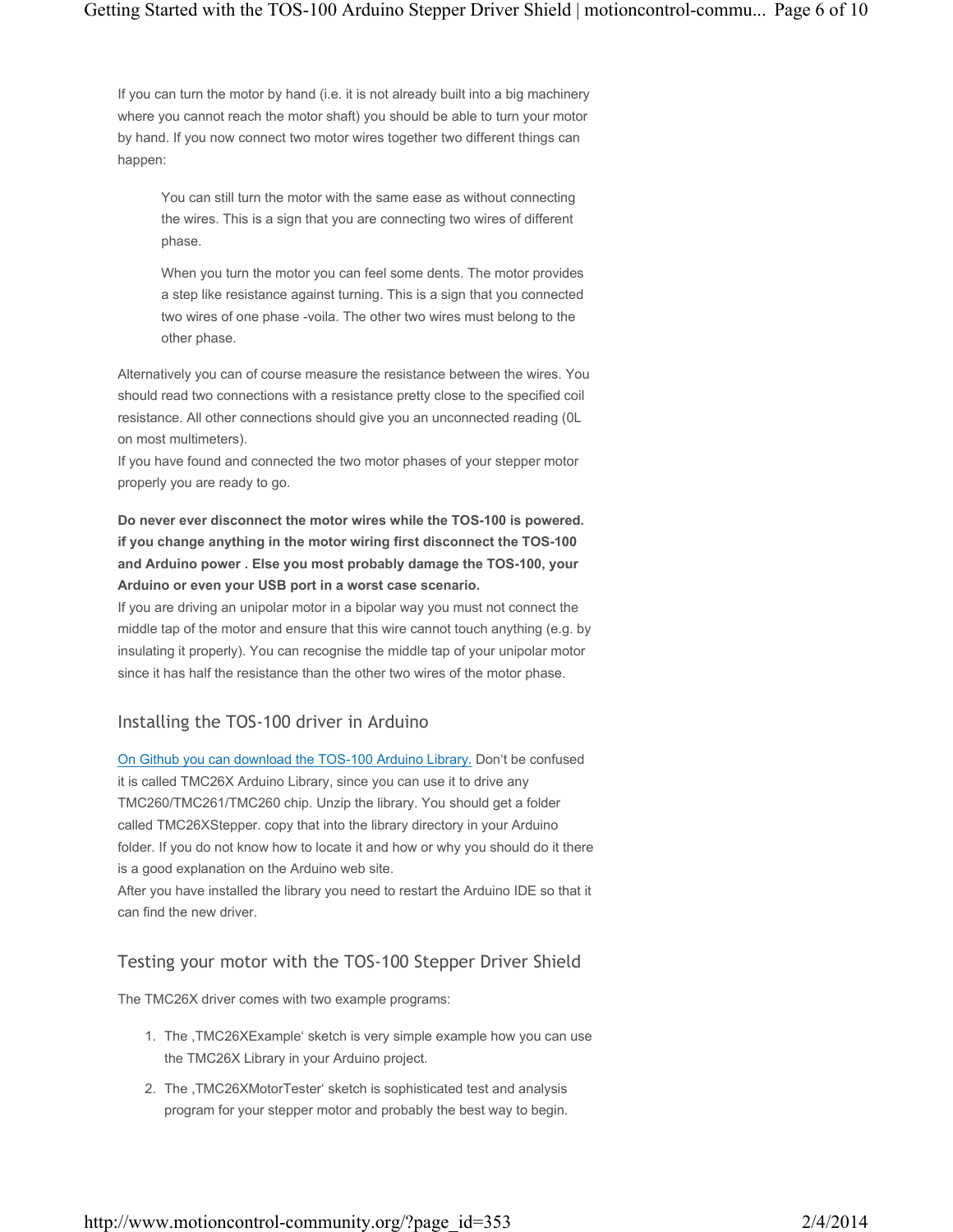Open the ,TMC26XMotorTester' sketch by opening in the menu of Arduino ,File ->Examples-> TMC26XStepper->TMC26XMotorTester'. If necessary adapt the pin numbers for the CS, DIR and STEP pins. If you have connected the EN pin as well adapt this in the example sketch to your connection.

After that you can upload the sketch to your Arduino.

The TMC260 stepper driver chip needs to be configured via SPI in order to drive a motor. This is done in the setup routine of the TMC26XMotorTest. So when you reset the Arduino you must have the TOS-100 Stepper Driver Shield powered. Or to put it the other way around – if you already have powered your Arduino and apply power to the TOS-100 Stepper Driver shield you must reset your Arduino. Power the TOS-100 Shield, the Arduino and connect it to an USB port on your computer.

You can download precompiled binaries of the client program:

Windows 32bit (64bit is unavaillable due to Processing limitations)

Mac OS X

Linux 32bit & 64bit

Download it, extract the zip archive and start the program. BTW: The program is written in processing and you can find the source code in the example folder.

The processing program should present you a list of available serial ports on your computer. Select the one your Arduino is connected to (if the Arduino is not yet connected, connect it and restart the client program).



If the motor test program has successfully connected to the TMC26XMotorTest on Arduino you will see the main screen for the motor configuration (the lower graph area will be empty – it is just updated if the motor moves):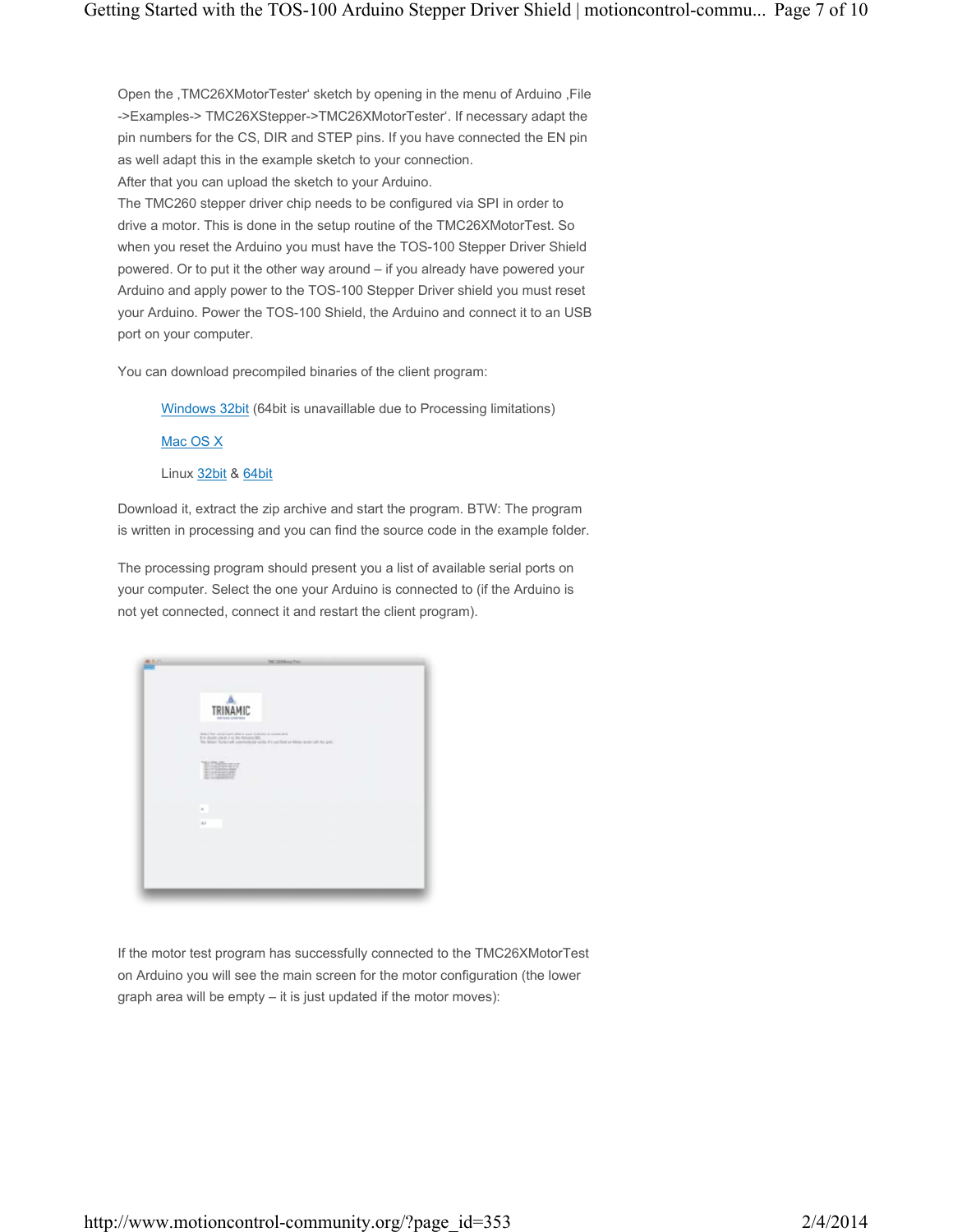

In the main screen you can adjust all basic parameters of the TMC260 driver chip. Let's go through them in order to start you motor:

In the middle you have the current slider. This can be adjusted to to provide the correct amount of current for your motor. For starters just ensure that the current is not higher than rated for you motor. If your motor is rated higher than the initial current selection you can increase it.

On the left side you see a slider for adjusting the speed the motor turns (in turns per minute) if it turns. You can leave it for now.

Next to the speed slider there is the selection of the microstepping. 16 is a good starting value for now – so you can leave that.

on the left side of the window you see the big ,RUN' Button. This can be used to start the motor. It is a good idea to try to start the motor by pressing the button.

You motor should now turn slowly. If not check:

That the TOS-100 shield is powered with at least 9V

That the motor is correctly connected to the TOS-100 (see above)

That the TMC260 pins are connected to Arduino digital output pins and that those pins are specified in the TMC26xMotorTest sketch (and that the edited version is uploaded to Arduino). Especially check the CS and step pin.

If you have connected the EN pin check that too.

If the motor is running according to the test program the Power LED should be permanently on, the Enabled LED should be on, the Step LED should be kind of dim (Since it is only showing the step impulses).

Now you can explore the several features of the TMC260 Stepper driver, play around with various speeds settings and so.

Keep in mind that for the time being the step impulse generation routine is not the best in the world – so don't care so much about the top rotational speed you can achieve. this will change soon. But your deductions that you can reach higher speed at lower microstepping (like 1/4th or 1/2 or even 1/1) is true.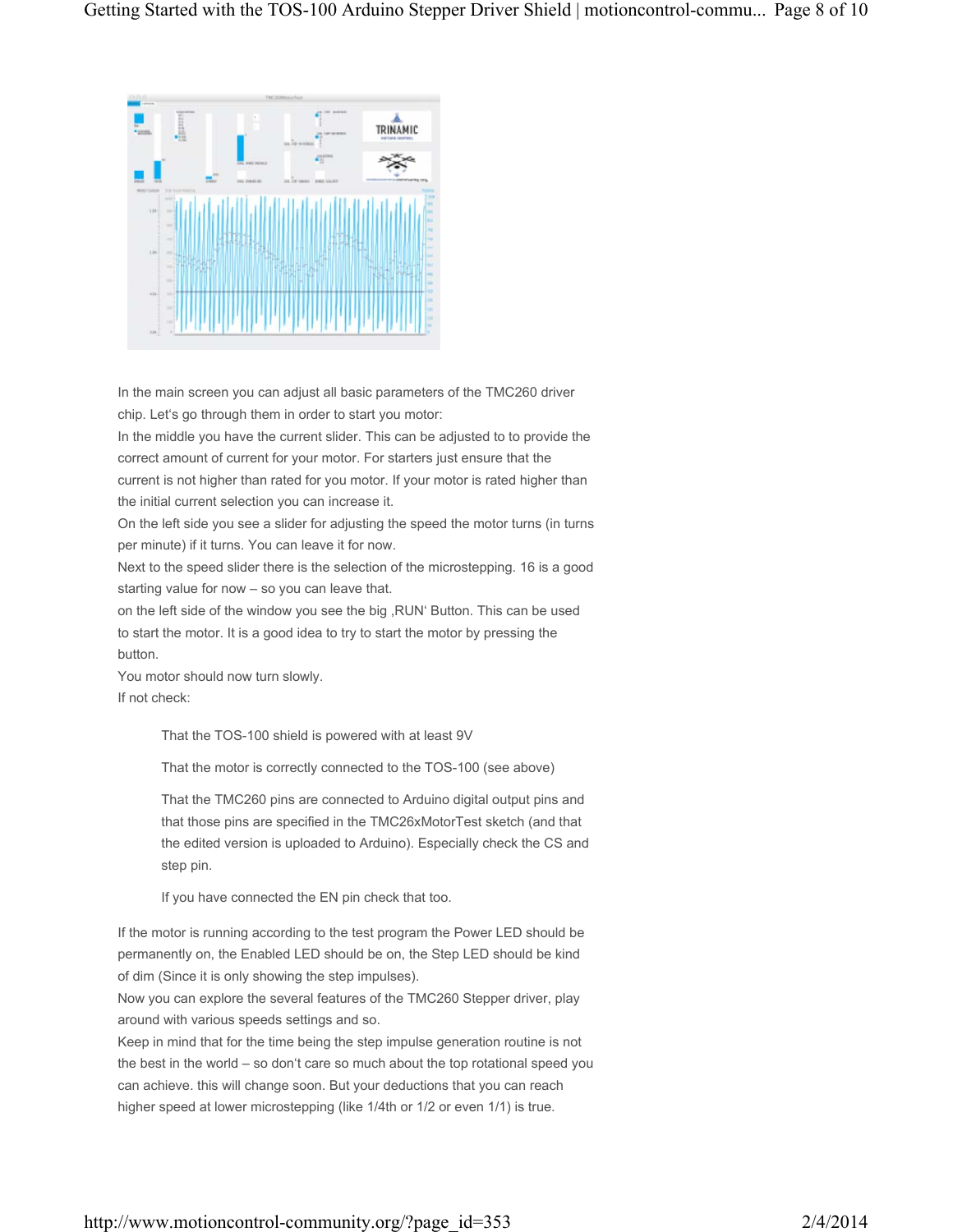## Overview of the Motor Test UI

Here is a short overview of the various settings and readouts on the Motor Tester UI



The control elements of the TOS-100 Motor test client

The most important button is the top left one, to start or stop the motor. The button is blue if the motor is (supposed to be) running, light grey if not. Below that you find two buttons to toggle the direction of the motor movement. Depending on your motor connection forward is one direction and backward the other.

And below the direction buttons is a big switch to enable or disable the motor driver completely. If the motor driver is disabled the motor can moved freely since the motor driver MOSFETs are disconnected.

The slider next to the motor run button can be used to control the speed of the motor. Depending on the microstepping value you may reach different top speeds, determined by the processing speed of the Arduino.

The radio buttons next to the speed slider select the current microstepping resolution of the motor. 1/256 gives the slowest speed and the smoothes motion. 1/1 is one full step and gives the highest speed.

Left of the current slider are the slider and buttons to set the stall guard threshold. It is a simple rule of thumb to configure it: If the SG readout is too high reduce it, if it is too low increase it. Fine tuning can be easier using the "+"/"-" buttons than using the slider. With the Stall Guard Filter button you can enable the Stall Guard filter, so that the stall guard value becomes more steady – but contains less information (e.g. if the motor slips).

The cool Step minimum and hysteresis can be used to configure the cool step feature.

The cool step increment and decrement settings can be used to configure how fast the current is reduced and how fast it is increased if the load gets higher. The minimum Cool Step current radio buttons can be used to select if the current is reduced to half the specified value or a fourth of it. And last but not least there is a button to enable or disable the cool step feature.

On the right of the panel you will find the logos of Trinamic, linking to the Trinamic web site, e.g. to download the datasheets and the logo of the motion